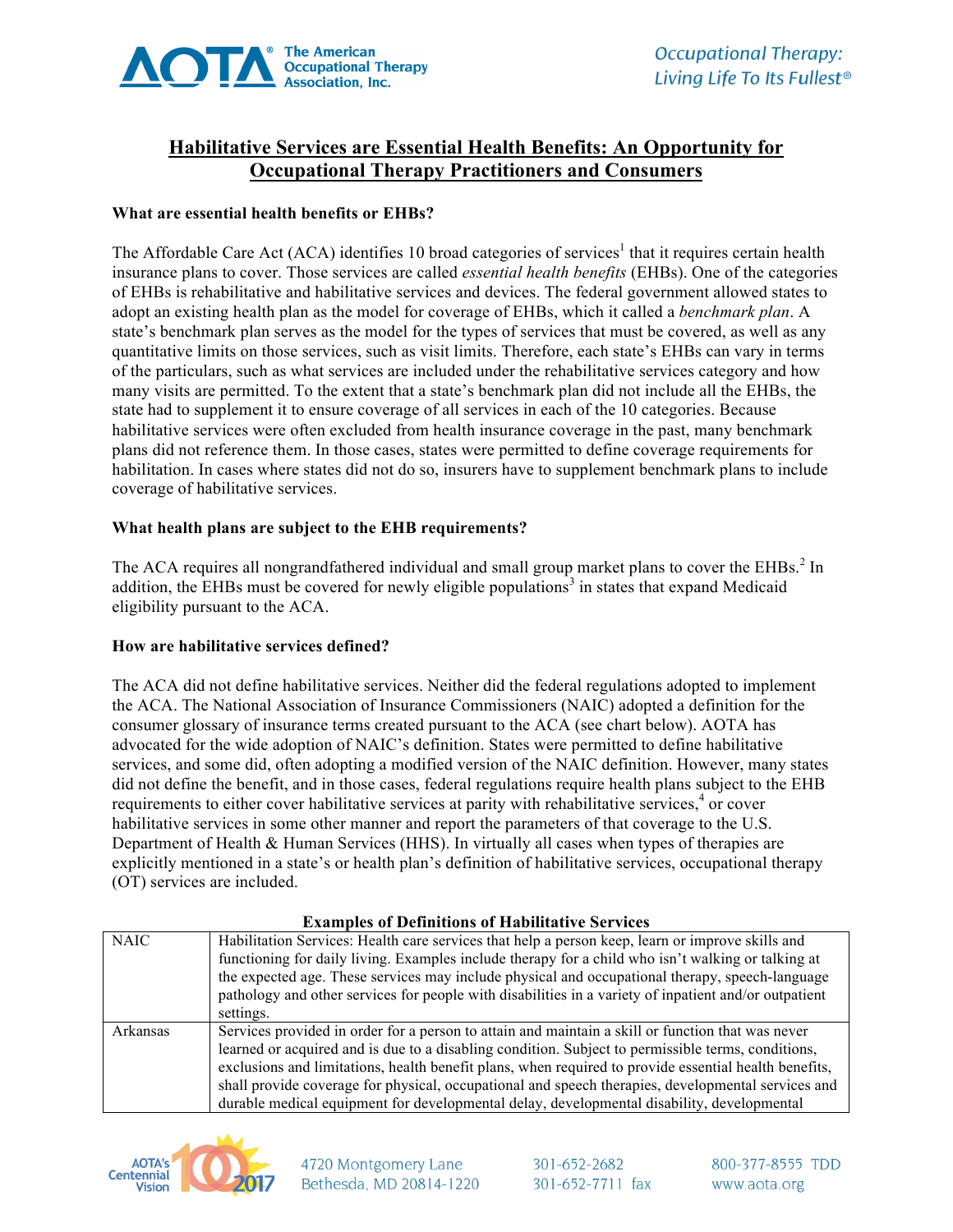|               | speech or language disorder, developmental coordination disorder and mixed developmental<br>disorder.                                                                                                                                                                                                                                                                                                                                                                                                                                                                                                                                                                                                                                                                                                                                                            |
|---------------|------------------------------------------------------------------------------------------------------------------------------------------------------------------------------------------------------------------------------------------------------------------------------------------------------------------------------------------------------------------------------------------------------------------------------------------------------------------------------------------------------------------------------------------------------------------------------------------------------------------------------------------------------------------------------------------------------------------------------------------------------------------------------------------------------------------------------------------------------------------|
| California    | Habilitative services means medically necessary health care services and health care devices that<br>assist an individual in partially or fully acquiring or improving skills and functioning and that are<br>necessary to address a health condition, to the maximum extent practical. These services address<br>the skills and abilities needed for functioning in interaction with an individual's environment.<br>Examples of health care services that are not habilitative services include, but are not limited to,<br>respite care, day care, recreational care, residential treatment, social services, custodial care, or<br>education services of any kind, including, but not limited to, vocational training. Habilitative<br>services shall be covered under the same terms and conditions applied to rehabilitative services<br>under the policy. |
| Colorado      | Habilitative services are services that help a person retain, learn, or improve skills and functioning<br>for daily living that are offered in parity with, and in addition to, any rehabilitative services offered<br>in Colorado's EHB benchmark plan. Parity in this context means of like type and substantially<br>equivalent in scope, amount, and duration.                                                                                                                                                                                                                                                                                                                                                                                                                                                                                               |
| West Virginia | Medically necessary services that help a person gain, keep, or improve skills for daily living. Some<br>examples include physical and occupational therapy, speech-language pathology, and other needed<br>services. Therefore, to meet the requirement to provide habilitation services, carriers should<br>provide them: $(1)$ as defined above; and $(2)$ in parity with the rehabilitative services offered under<br>the plan. For example, if the plan offers up to 50 physical therapy visits per year for rehabilitation<br>benefits, the same amount would have to be offered for habilitative benefits pursuant to the<br>definition above (needed to help a person gain, keep, or improve skills for daily living).                                                                                                                                    |

## **What coverage limits are placed on habilitative OT services?**

Each state's benchmark plan establishes the quantitative limits for EHBs, such as the number of visits allowed. However, federal regulations allow health plans to substitute benefits within EHB categories unless a state prohibits or restricts such substitution, as long as the overall actuarial value of the benefits remains the same. Most states have not prohibited benefit substitution. Therefore, a health plan in those states could increase coverage of some services included in a state's benchmark plan in exchange for decreasing coverage of other services.<sup>5</sup> In addition, each health plan can establish its own nonquantitative limits on benefits, such as preauthorization requirements. It should be noted that AOTA has identified plans that appear out of compliance with these regulatory requirements, because they neither cover the number of visits for therapy services that the benchmark plan does, nor have they seemed to engage in permissible benefit substitution.<sup>6</sup>

| <b>EXAMPLES OF COVELAGE LIMINS TOF HADIMALIVE OF SET VICES</b> |                                                                           |  |  |
|----------------------------------------------------------------|---------------------------------------------------------------------------|--|--|
| Colorado (Kaiser silver plan)'                                 | 40 annual visits for OT for both rehabilitative and habilitative services |  |  |
|                                                                | (therapy services for the treatment of autism spectrum disorders do not   |  |  |
|                                                                | count towards the visit limit)                                            |  |  |
| Connecticut (Blue Cross silver plan)                           | 40 annual visits combined for OT/PT/SLP for both rehabilitative and       |  |  |
|                                                                | habilitative services (medically necessary early intervention services    |  |  |
|                                                                | from birth to age 3 and therapy services for the treatment of autism      |  |  |
|                                                                | spectrum disorders do not count towards the visit limit)                  |  |  |
| North Carolina (Blue Cross silver plan)                        | 30 annual visits combined for OT/PT/chiropractic for both rehabilitative  |  |  |
|                                                                | and habilitative services                                                 |  |  |

## **Examples of Coverage Limits for Habilitative OT Services**

#### **What is the cost-sharing imposed on habilitative OT services?**

The ACA does not standardize cost-sharing, $^8$  although it does establish out-of-pocket maximums<sup>9</sup> and prohibits annual and lifetime dollar limits on coverage of EHBs. The ACA also establishes *metal levels*<sup>10</sup> for *qualified health plans* (QHPs), which are plans sold on states' health insurance marketplaces. Each metal level represents an overall value of the services paid for by the plan, which is directly related to a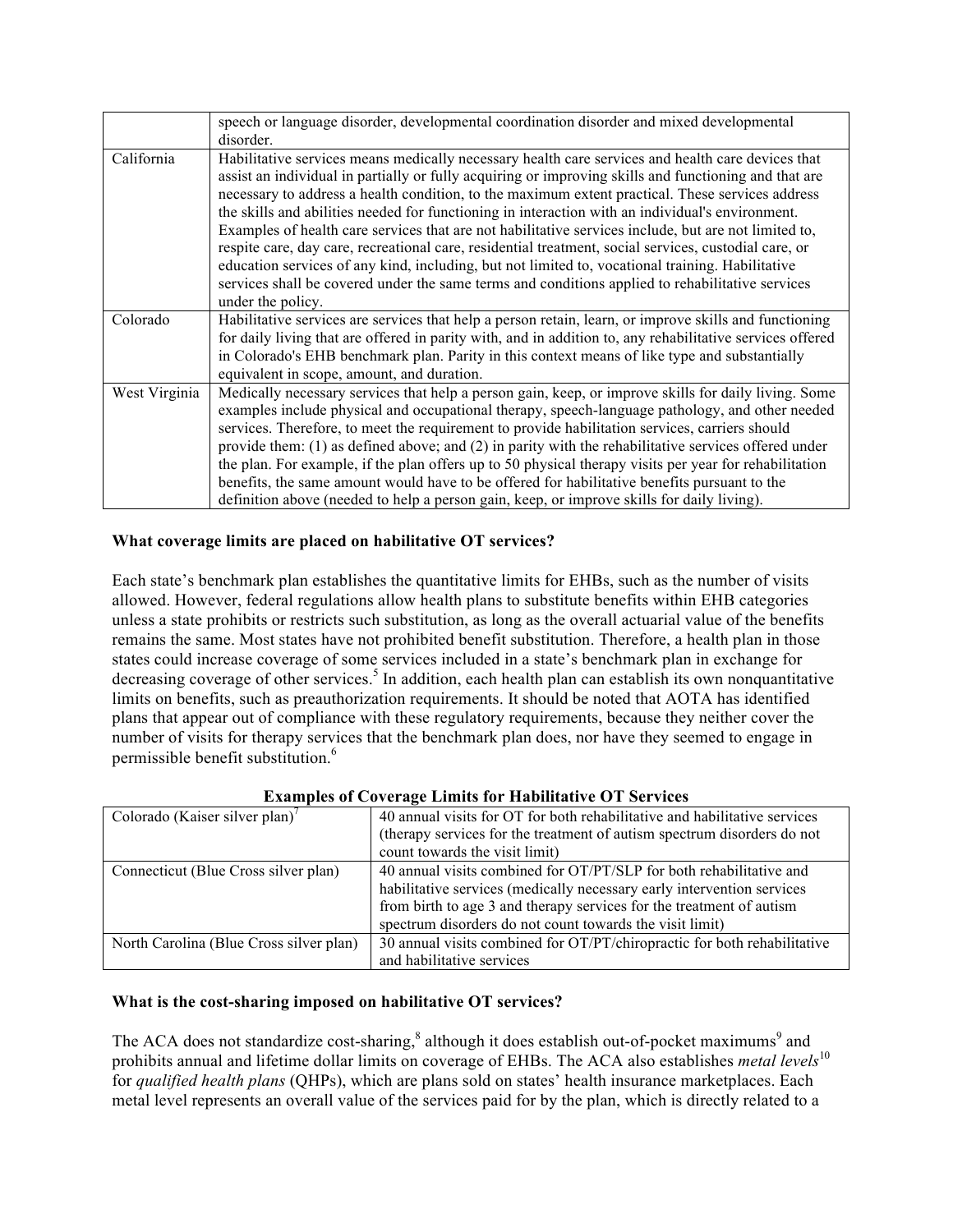plan's cost-sharing. Some states have elected to standardize cost-sharing for all QHPs. Even in those states, cost-sharing will vary for each metal level. In many states, multiple insurance carriers are offering a range of health plans with a variety of cost-sharing parameters.

| California (silver plan – standardized  | \$45 copay, not subject to deductible                                    |
|-----------------------------------------|--------------------------------------------------------------------------|
| cost-sharing across metal levels)       |                                                                          |
| Colorado (Kaiser silver plan)           | \$30 copay in-network, not subject to deductible/not covered out-of-     |
|                                         | network                                                                  |
| Connecticut (Blue Cross silver plan)    | \$30 copay in-network, not subject to deductible/40% coinsurance out-of- |
|                                         | network after \$6,000 individual or \$12,000 family deductible           |
| North Carolina (Blue Cross silver plan) | \$50 copay in-network after \$3,500 individual or \$7,000 family         |
|                                         | deductible/60% coinsurance out-of-network after \$7,000 individual or    |
|                                         | \$14,000 family deductible                                               |

# **Examples of Unsubsidized Cost-Sharing for Habilitative OT Services**<sup>11</sup>

### **What actions can OT practitioners take to ensure the greatest benefit for the profession and its clients?**

- Become familiar with your state's EHB benchmark coverage requirements, and in states that have defined habilitative services, your state's definition.<sup>12</sup>
- Share your knowledge about these new regulatory requirements for coverage of habilitative services with other OT practitioners, clients, and referral sources.
- Offer to provide assistance to clients who have experienced denials of coverage of habilitative services by helping them to determine if their plan is subject to the EHBs and whether their plan's coverage is in compliance with the state's benchmark, and if applicable, the state's definition of habilitative services.
- Encourage consumers to file appeals with insurers or complaints with the state health insurance marketplace or department of insurance in cases when health plans seem to be out of compliance. Also, communicate with your state OT association and AOTA about these instances to inform current and future advocacy efforts.
- Educate decision makers (e.g., your state legislators and insurance regulators) about the difference between rehabilitative and habilitative services and the fact that OT practitioners are skilled providers of both.
- Keep yourself informed and prepare to assist with grassroots advocacy efforts by becoming a member of your state OT association and AOTA, and by developing relationships with potential allies, such as speech therapists and organizations that advocate for people with disabilities.

## **Where can I find more information?**

AOTA's website has a page dedicated to EHBs with information about habilitative services: http://www.aota.org/Advocacy-Policy/Health-Care-Reform/Essential-Health-Benefits.aspx

AOTA's Health Care Reform Blog contains the most recent information about implementation of the ACA: http://otconnections.aota.org/aota\_blogs/b/healthcarereform/default.aspx

The Mar. 2014 issue of the American Journal of Occupational Therapy includes a Health Policy Perspectives column written about habilitative services: http://ajot.aotapress.net/content/68/2/130.full

AOTA Policy Staff can be contacted at  $\frac{\text{stpd}(a)}{a \cdot \text{atsqrt}}$ .